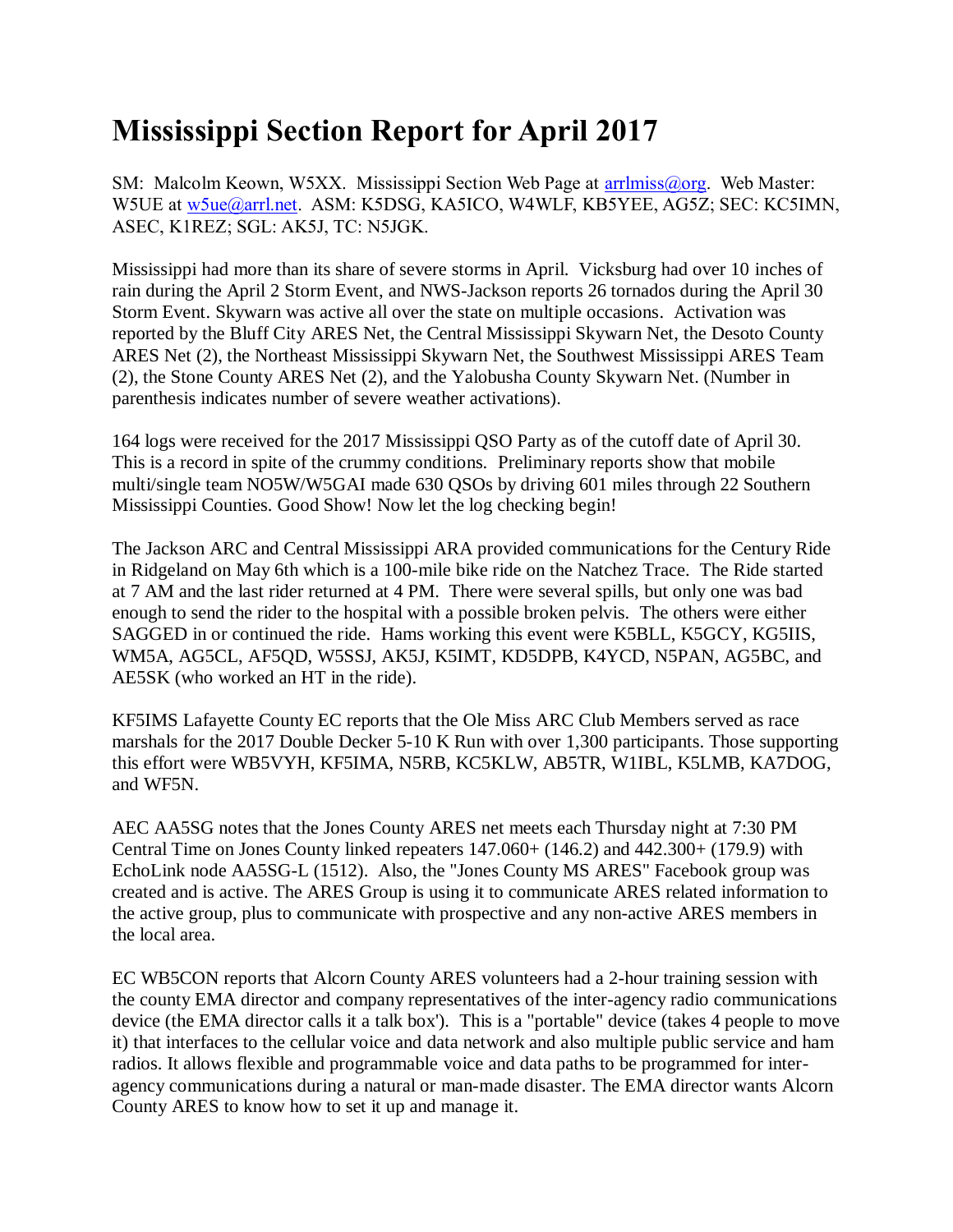Itawamba County EC KE5BSB sends us some not so good news from Fulton. The Northeast Mississippi ARA has been able to use the County EOC over the past few years to have a home for their Emergency Operations Center. They used this location for meetings, Field Day, and Emergency Operations. The Corps of Engineers owned the compound and leased it to the City of Fulton. The City of Fulton Administration decided not to continue with the lease, so NEMRA asked the Corps of Engineers if they could lease the compound, but unfortunately the Corps declined their request. So NEMRA is trying to find a new home. This will be a major effort to move the equipment and antennas

ASEC K1REZ reports that he is dividing the MS-NBEMS Net into two different nets which alternate meeting each week: The MS Digital ARES Training Net meets on the first and third Monday night of the month. The MS Digital SKYWARN Training Net meets on the second and fourth Monday night of the month. Rez' reason for splitting the MS-NBEMS Net this way, is to encourage the two different groups (ARES and SKYWARN) to participate in their own version of the net, with a focus on practice sending and receiving real and test traffic using FLMSG forms pertinent to their specific group (i.e. ARRL Radiograms, ICS forms, NWS Storm Spotter Reports). He is currently rewriting the scripts for these two nets and also creating a special FLMSG form template which will allow them to have their own MS ARES Station Status Report Form in FLMSG. This form can be used by individuals and agencies to give a quick station status report during training nets and more importantly, during emergency activations.

ASEC K1REZ also reports that he recently reestablished the MS-Winlink Net, and it is already getting good usage. Four sessions were held in April, with 85 check-ins and 85 pieces of formal traffic passed. Checking in requires sending K1REZ a formal message via a Winmor connection with any official gateway station in the Winlink system, or via a direct Winmor P2P connection with his digital station. Stations have 12 hours (9am – 9pm) on Tuesdays in which to check in, giving them some flexibility to work within their schedule and work around band conditions. Starting on Tuesday, May 9th KD5NDU in Yalobusha County will join Rez in serving as a backup Net Control Station, making his digital station available during those 12 hours to receive email check-ins to the net via Winmor P2P connections.

W5ILR notes that Field Day is coming up on June 24-25th. You can earn bonus points by originating a message to the Mississippi Section Manager and for each formal message originated, relayed, or received during Field Day. Stations operating Field Day can check into one of the formal traffic nets to pass your traffic. You can also send your messages via the Winlink [\(www.winlink.org](http://www.winlink.org/)) Radio Email System through HF and VHF Gateway stations around the country and State. All messages must be sent via RF from the Field Day Site. An Internet origination does not count.

His W5ILR-10 Winlink Gateway (145.010 simplex) is on the air in Gulfport for your convenience. Using Winlink Express software and a Terminal Node Controller (TNC) through a VHF transceiver you can connect to W5ILR-10 via GPT. W5ILR's Gateway is a little different than most in that it has no roof mounted antenna. It is located on first floor of the Armed Forces Retirement Home. You must connect through the W5ILR Packet Node which is on the roof of the eight story residential building and has a gain antenna at 140 feet. Connect to W5ILR-10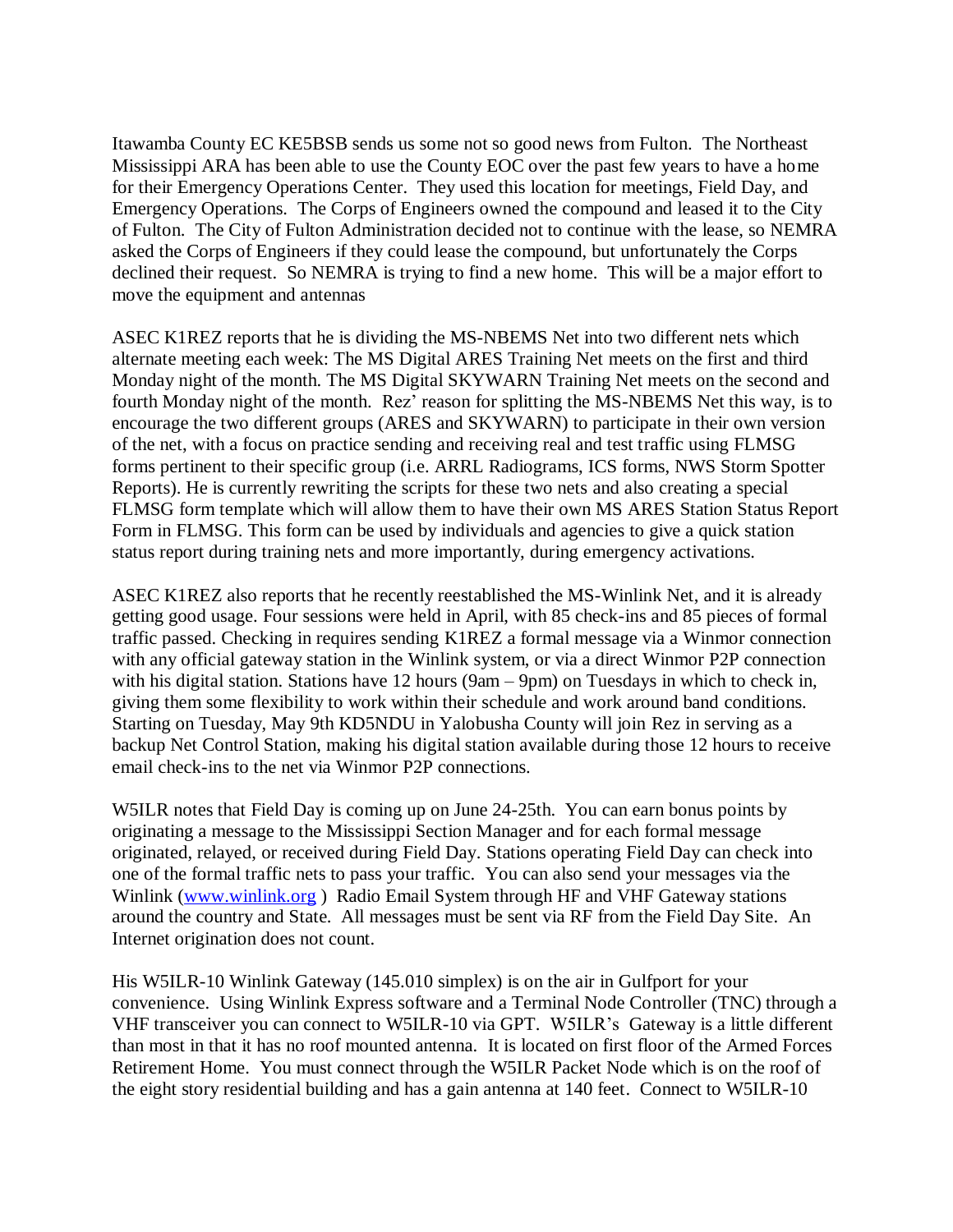VIA GPT, which is his Node Alias. There are several local Gulfport hams that are connecting successfully and passing radio email traffic.

W5ILR suggest that you don't wait until Field Day; master the connect technique now. Write your message traffic and put it in your Winlink Express Outbox to be sent during Field Day. You can also use the Digipeaters operating on the Louisiana/Mississippi Packet Backbone ( <https://sites.google.com/site/lmpacket/> ) on the same frequency of 145.010. to reach the W5ILR Gateway.

Welcome to the following new Hams in Mississippi in April: KG5SRY, Alan – Diamondhead; KD5SRZ, Thomas – Saucier; KG5SQC, Iyyob – Ellisville; KG5SQZ, Maury – Terry; KG5SSB, Daniel – Tupelo; KD5SUO, Charles – Edwards; KD5SUP, Joseph – Brandon; KG5SUR, Dennis – Clinton; KG5SUS, Joseph – Raymond; KG5SUT, Cody – Raymond; KG5SUU, Jason – Clinton; KG5SUW, Joey – Southaven; KG5SWA, Michael – Madison; and KG5SYZ, Stephen – Oxford.

Welcome to the following new ARRL Members in April: KF4CMJ, Randy, Olive Branch; WT4E, David – Lamar; WB5F, Ray – Meridian; KD5FOX, Richard – Columbus; NE5L, Johnie – Ellisville; KE5NSE, Doores – Perkinston; KE5OFR, Gary – Gulfport; KG5RRS, Willie – Clarksdale; and AD5VS, Dykes – Port Gibson.

As of April 30, ARRL Membership in Mississippi was 1,062 Down 8 from the last report on March 31. Not good.

And lastly welcome to WA5CAM as AEC for Adams County.

Congratulations to the following on their upgrades in April: KG5NOE, Clayton – Waveland, KG5OGH, Jimmy – Corinth; and KG5PXU, James – Southaven;

SEC/ASEC/DEC Reports for April 2017: KC5IMN (SEC), K1REZ (ASEC), WX5N (NE MS), KD4VVZ (Gulf Coast), N5ZNT (SW MS), and KB0ZTX (NW MS).

EC Reports for April 2017: KG5AVT (AEC)(Rankin), KE5BSB (Itawamba), WB5CON (Alcorn), AE5FK (Walthall) KF5GMI (Hinds), KA5ICO (Chickasaw), KC5IIW (Scott), KF5IMA (Lafayette), N5KDA (Adams), AD5KJ (Franklin), N5LJC (Marion), KF5MWE (Clarke), K5MOZ (Jackson), NS5M (Washington), WX5N (Prentiss), KE5NDU (AEC) (Yalobusha), AF5PO (Tishomingo), AE5QP (Greene), AA5SG (Jones), WA5TEF (Lee), KF5UJD (AEC)(Stone), K5VBB (Lamar), KD4VVZ (George), KF5WVJ (DeSoto), N5ZNT (Jefferson), Lincoln, Wilkinson), and KB0ZTX (Marshall).

Club Newsletter/Reports (Editor): Meridian ARC Spark Gap (W5MAV).

Regret to report the passing of N5OH. Orris was a Navy veteran in addition to being a very active community leader having being an organizer of Alta Woods United Methodist Church, Scoutmaster of Jackson Boy Scout Troop for 18 years, and building Wingfield High School. Also, regret to report the passing of AF5MU of Collins. Rich was a regular checkin to the MSPN for many years.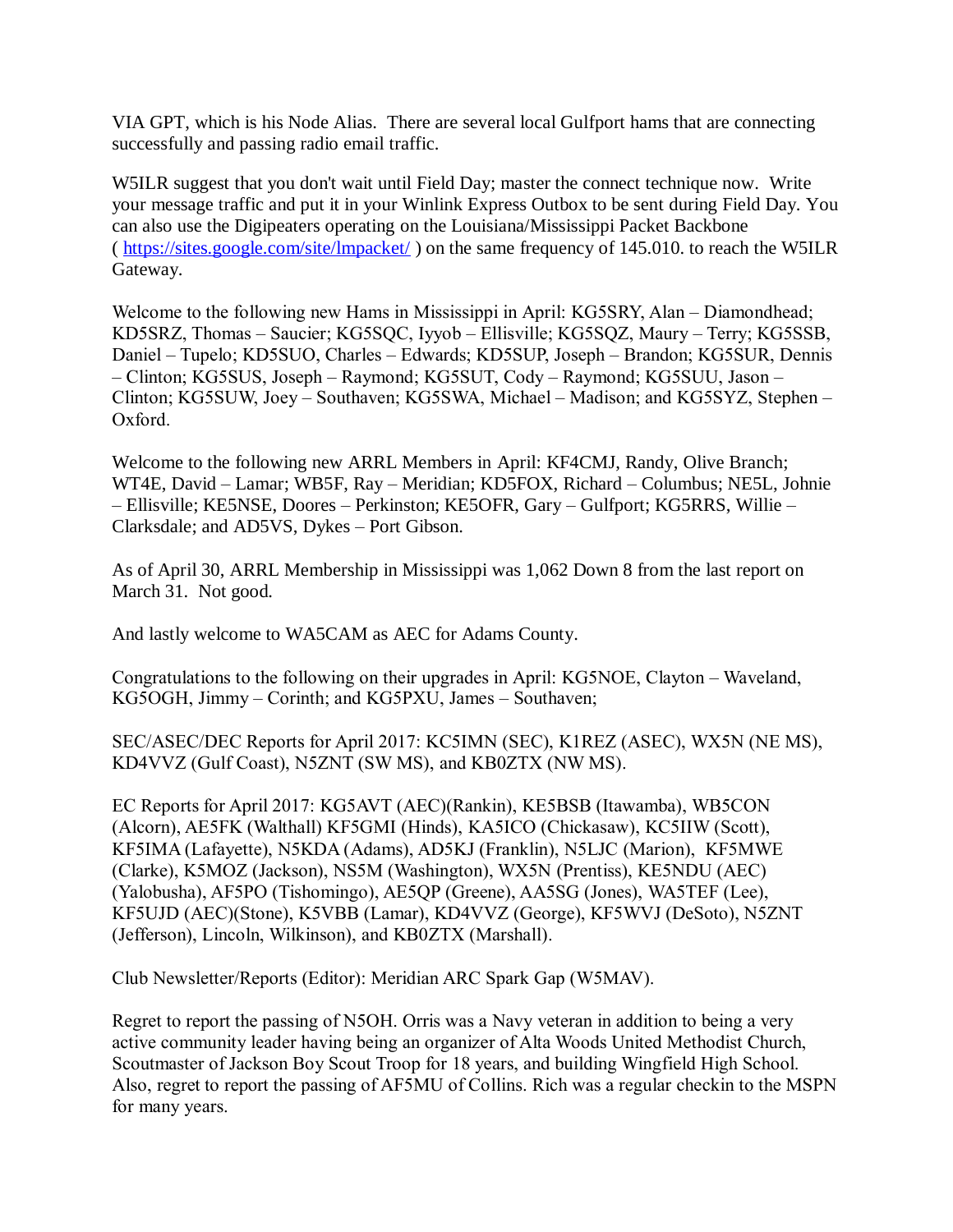HF Net Reports - sessions/QNI/QTC (Net Manager)

Hattiesburg ARC 10M Simplex Net 5/53/0 (K5TLL)

Magnolia Section Net 30/953/15 (KA5ICO)

MS Baptist Hams Net 4/12/0 (WF5F)

MS NBEMS Network 4/22/2 (W5DIX)

MSPN 30/2278/3 (K5NRK)

MPP HF Net 4/22/0 (W5DIX)

MS Winlink Net 4/85/85 (K1REZ)

VHF Net Reports - sessions/QNI/QTC (Net Manager)

Bluff City ARES 4/71/0 (N5KDA) (one severe weather activation)

Booneville and Prentiss County Weekly Net 3/40/0 (WX5N)

Capital Area Emergency Net 4/60/0 (K5XU)

|                                  | DeSoto County Emergency Training and Information Net 4/99/0 (KF5WVJ) |
|----------------------------------|----------------------------------------------------------------------|
| (Two severe weather activations) |                                                                      |

Hattiesburg ARC Emergency 2M Net 5/82/0 (K5TLL)

Hattiesburg 2M Simplex Net 1/12/0 (K5TLL)

Itawamba County ARES Net 4/60/0 (KE5BSB)

Lowndes County ARC Net 4/45/0 (KF5AZ)

Marion County HRC Net 4/37/0 (N5LJC)

Marshall County ARES – meets with DeSoto County 4/4/0 (KB0ZTX)

MDXA Net 4/39/0 (N5GD)

Meridian Area Emergency Net 4/49/0 (KD5GWM)

Metro Jackson ARES Net 4/49/0 (AE5SK)